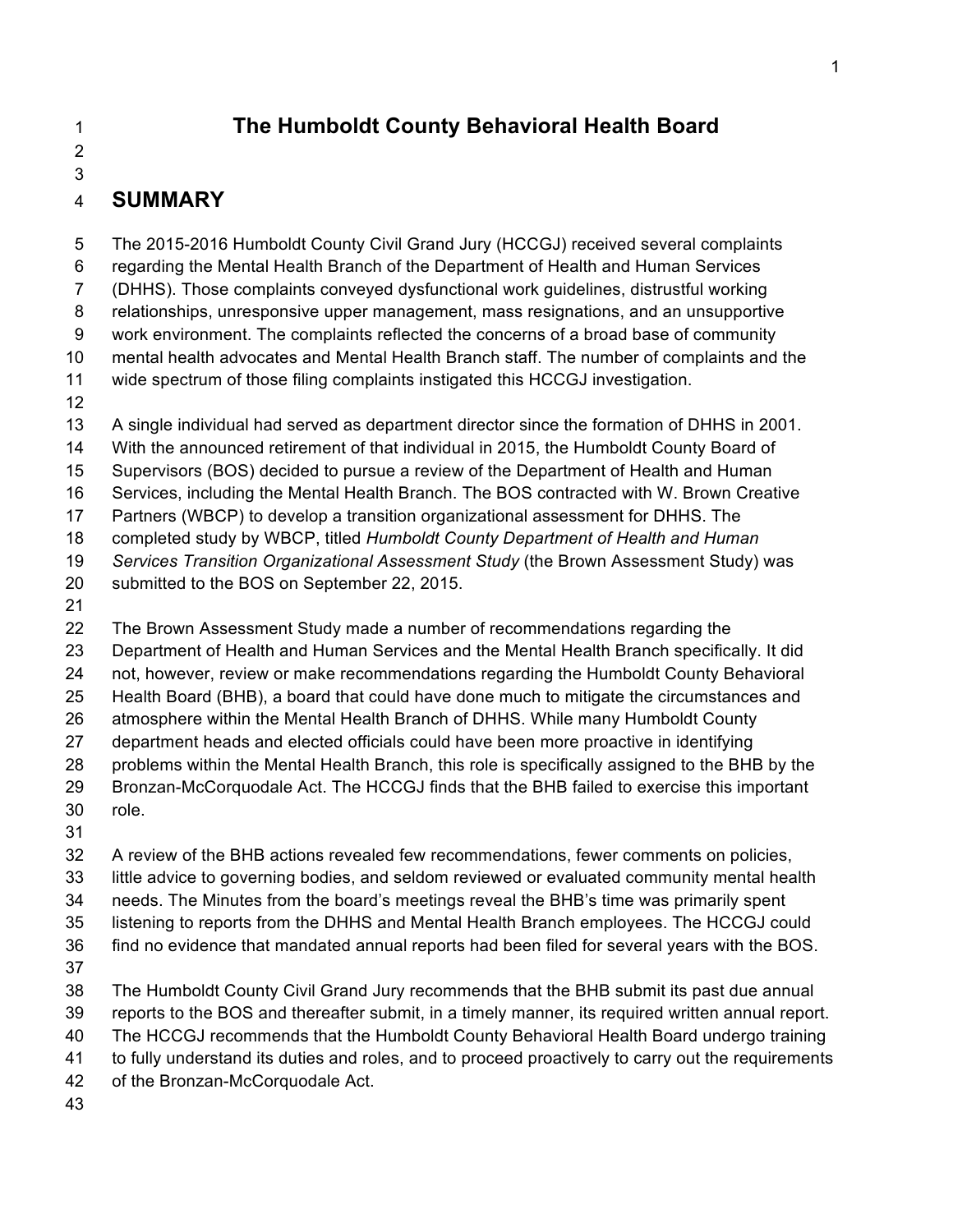### **BACKGROUND**

 Nearly one in six California adults have some mental health need, and approximately one in twenty suffer from a serious mental illness that makes it difficult to carry out "major life activities." One out of every thirteen children in California suffer from a mental illness that limits their participation in "major life activities." These figures clearly indicate the need for effective mental health programs in the State. **From State Mental Hospitals to Local Communities:** The early years of the mental health system in California were characterized by state-run psychiatric hospitals. In the late 1950s, a major change came to California mental health programs. State and mental health officials believed that the mentally ill could be more effectively treated in their local communities. Deinstitutionalization was motivated by sincere beliefs. The envisioned success of

 deinstitutionalization rested largely on the assumption that as hospitals closed, the funds saved from their closures would be allocated to "follow the patient" into community mental health resources. By the time Ronald Reagan assumed the governorship in 1967, California had already eliminated more than half of its state mental hospital beds. That same year, California passed the landmark Lanterman-Petris-Short (LPS) Act, which virtually abolished

- involuntary hospitalization, except in extreme cases.
- 

 Many California counties did not have systems in place to handle their increasing patient populations. The State faced increasing budget pressures that caused reimbursement difficulties. Although many attempts were made to solve the financial shortfalls, they were largely unsuccessful. In 1972 and 1973, Governor Ronald Reagan vetoed two funding provisions designed to reserve hospital closure savings for mental health; these vetoes contributed to an ongoing pattern of funding shortfalls.

 In 1991, the California Legislature, facing a multi-billion dollar budget deficit, enacted a major change in mental health funding, among other programs, with the passage of the Bronzan-McCorquodale Act (Chapter 89, Statutes of 1991*)*, referred to as "realignment." This

- realignment represented a new partnership between the State and the counties, which were
- now assigned the delivery of mental health services.
- 

 Provisions of this Act transferred financial responsibility for most of California's mental health care from the state to local governments, and provided counties with a dedicated revenue source to pay for these changes. It also set new standards for county involvement in mental health programs. Local mental health boards were given responsibility to:

- 
- · Oversee and monitor the local mental health system;
- · Advocate for persons with serious mental illness; and
- 41 Provide advice to the governing body (the Board of Supervisors).
-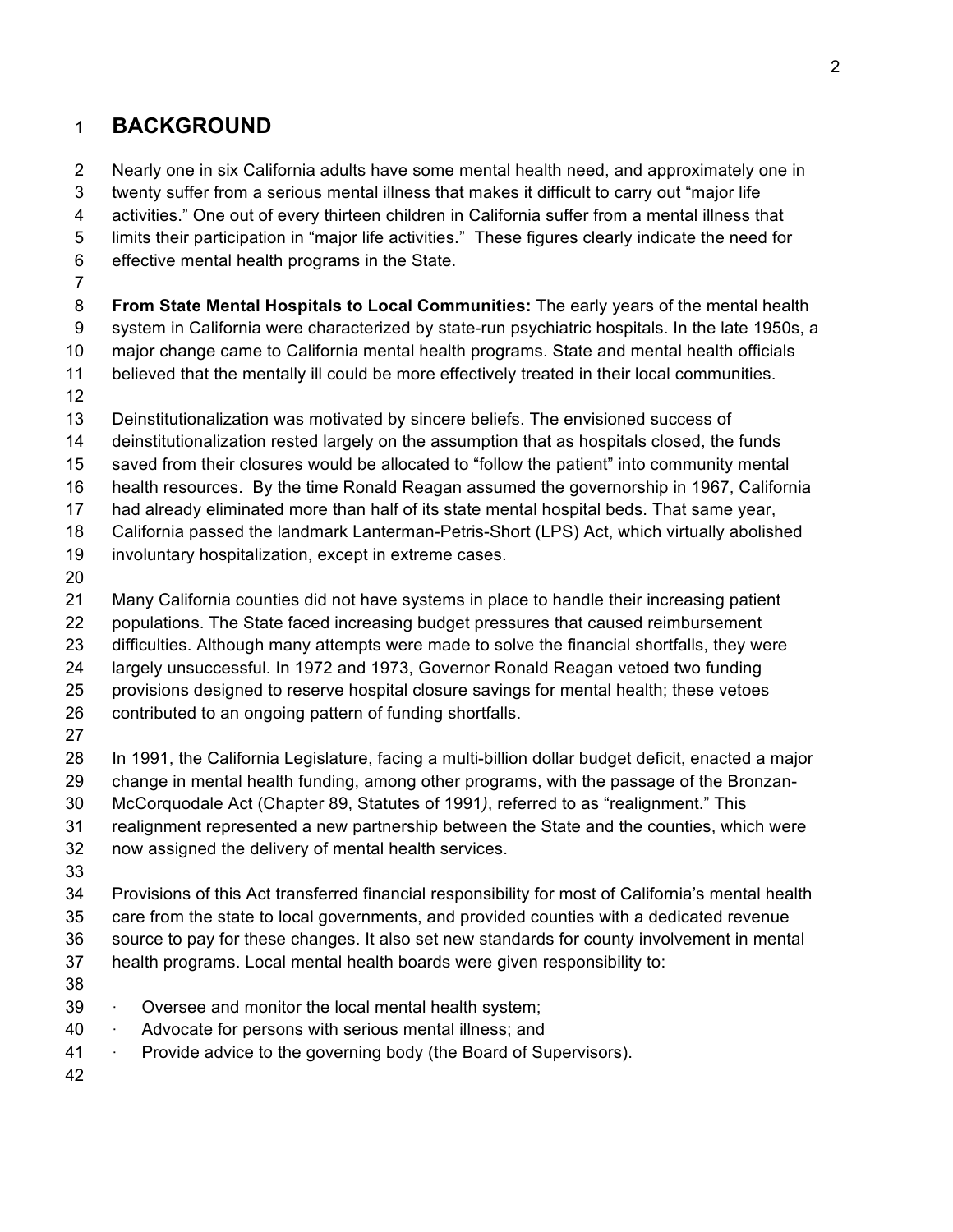- The Bronzan-McCorquodale Act established very specific guidelines for county mental health
- boards. Section 5604.2 of the Act provides that county mental health boards shall:
- 
- 1. Review and evaluate the community's mental health needs, services, facilities, and special problems.
- 2. Review any mental health services performance contracts entered into pursuant to
- Section 5650, a part of the Act that establishes an annual report by the Board of Supervisors to the State.
- 3. Advise the governing body and the local mental health director as to any aspect of the local mental health program.
- 4. Review and approve the procedures used to ensure citizen and professional involvement at all stages of the planning process.
- 5. Submit an annual report to the governing body on the needs and performance of the county's mental health system.
- 6. Review and make recommendations on applicants for the appointment of a local director
- of mental health services. The board shall be included in the selection process prior to the vote of the governing body.
- 7. Review and comment on the county's performance outcome data and communicate its
- findings to the California Health Planning Council.
- 
- The Bronzan-McCorquodale Act does not limit the ability of the governing board to transfer additional duties or authority to a mental health board. In addition, the Bronzan-McCorquodale Act lays out specific provisions on the composition of the board, the size of the board, and the development of its bylaws.
- 
- Humboldt County established a Mental Health Advisory Board in 1970. Throughout the
- 1970s, 1980s, and 1990s, the local Mental Health Advisory Board was very active. It provided
- community education through various projects and public forums, including participation in
- health fairs, TV and radio shows. It was instrumental in the development of Sempervirens, the
- County's inpatient psychiatric facility. More recently, the Mental Health Advisory Board
- changed its name to the Behavioral Health Board (BHB) and now it also oversees the Alcohol
- and Drug Abuse programs. Throughout most of its existence the Humboldt County Mental Health Advisory Board was proactive and acted as a watchdog for community interests.
- 
- During the HCCGJ investigation, the mental health advisory boards from other counties were
- also reviewed. In contrast to Humboldt County's BHB, the HCCGJ found that the Mendocino
- Mental Health Advisory Board was currently involved with mental health issues. The County
- of Mendocino is presently engaged in an intense community discussion on how to structure
- its mental health program and whether to establish an inpatient psychiatric hospital.The
- Mendocino Mental Health Advisory Board is actively participating in the debate by holding
- public hearings and testifying before the local board of supervisors.
- 
- 
-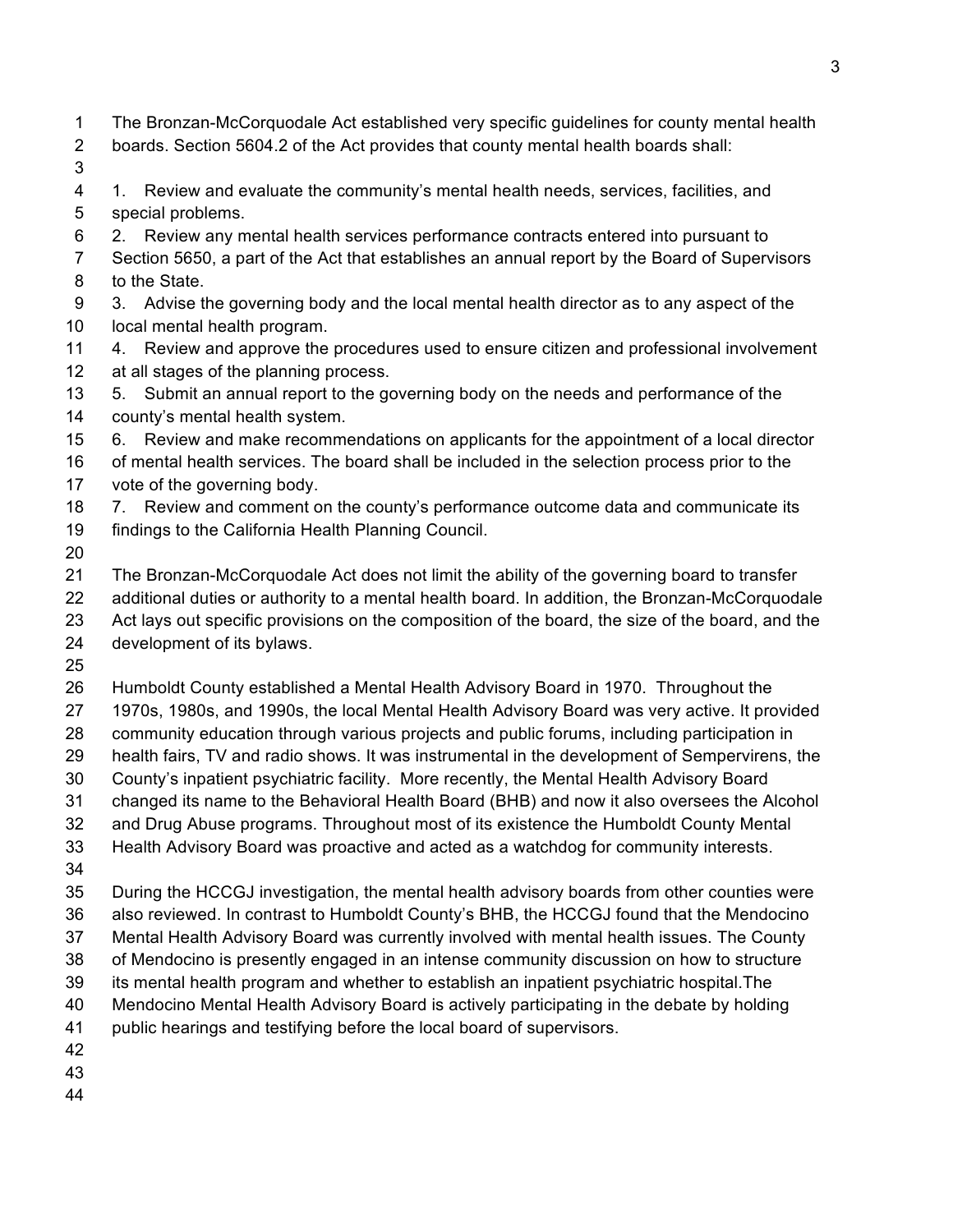# **METHODOLOGY**

| $\overline{2}$<br>3 | The 2015-16 Humboldt County Civil Grand Jury:                                               |
|---------------------|---------------------------------------------------------------------------------------------|
| 4                   | Interviewed elected County officials and Branch Directors, Program Managers, Deputy         |
| 5                   | Directors and the past and present Directors of the Humboldt County DHHS.                   |
| 6<br>$\overline{7}$ | Interviewed individuals who had filed complaints regarding the Mental Health Branch of      |
| 8                   | the Humboldt County DHHS.                                                                   |
| 9                   |                                                                                             |
| 10                  | Reviewed and studied the Transition Organizational Assessment Study of the Humboldt         |
| 11                  | County DHHS, the Bronzan-McCorquodale Act, and Minutes of past Humboldt County BHB          |
| 12                  | meetings.                                                                                   |
| 13                  |                                                                                             |
| 14                  | Interviewed a member of the BHB and a member of the National Alliance on Mental Illness.    |
| 15                  |                                                                                             |
| 16                  | Visited Humboldt County's mental health hospital, Sempervirens.                             |
| 17                  |                                                                                             |
| 18                  | <b>DISCUSSION</b>                                                                           |
| 19                  | In 2014, the prior Director of Health and Human Services announced his retirement, to be    |
| 20                  | effective in December 2015. At the same time, the Humboldt County BOS contracted with W.    |
| 21                  | Brown Creative Partners (WBCP) to review the DHHS and develop a transition organizational   |
| 22                  | assessment. The BOS publicly stated that:                                                   |
| 23                  |                                                                                             |
| 24                  | This change in leadership is an opportune time to review the work effectively               |
| 25                  | being executed by the department, seek opportunities for improvement, and                   |
| 26                  | identify the ideal candidate's competencies for the next leader of DHHS.                    |
| 27                  |                                                                                             |
| 28                  | The resulting document, entitled the Humboldt County Department of Health and Human         |
| 29                  | Services Transition Organizational Assessment Study (the Brown Assessment Study),           |
| 30                  | completed by WBCP and submitted to the Humboldt County BOS on September 22, 2015,           |
| 31                  | contains many pertinent recommendations.                                                    |
| 32                  |                                                                                             |
| 33                  | During its term, the 2015-2016 Humboldt County Civil Grand Jury received a number of        |
| 34                  | complaints regarding the Mental Health Branch of the Department of Health and Human         |
| 35                  | Services. Those complaints conveyed dysfunctional work guidelines, distrustful working      |
| 36                  | relationships, and an unsupportive work environment. The complaints filed reflected the     |
| 37                  | concerns of a broad base of community mental health advocates and Mental Health Branch      |
| 38                  | staff.                                                                                      |
| 39                  |                                                                                             |
| 40                  | Given the number and the content of the complaints received, and in the spirit of the Brown |
| 41                  | Assessment Study, the Humboldt County Civil Grand Jury decided to focus on the Humboldt     |
| 42                  | County Mental Health Branch. The Brown Assessment Study did not, however, address one       |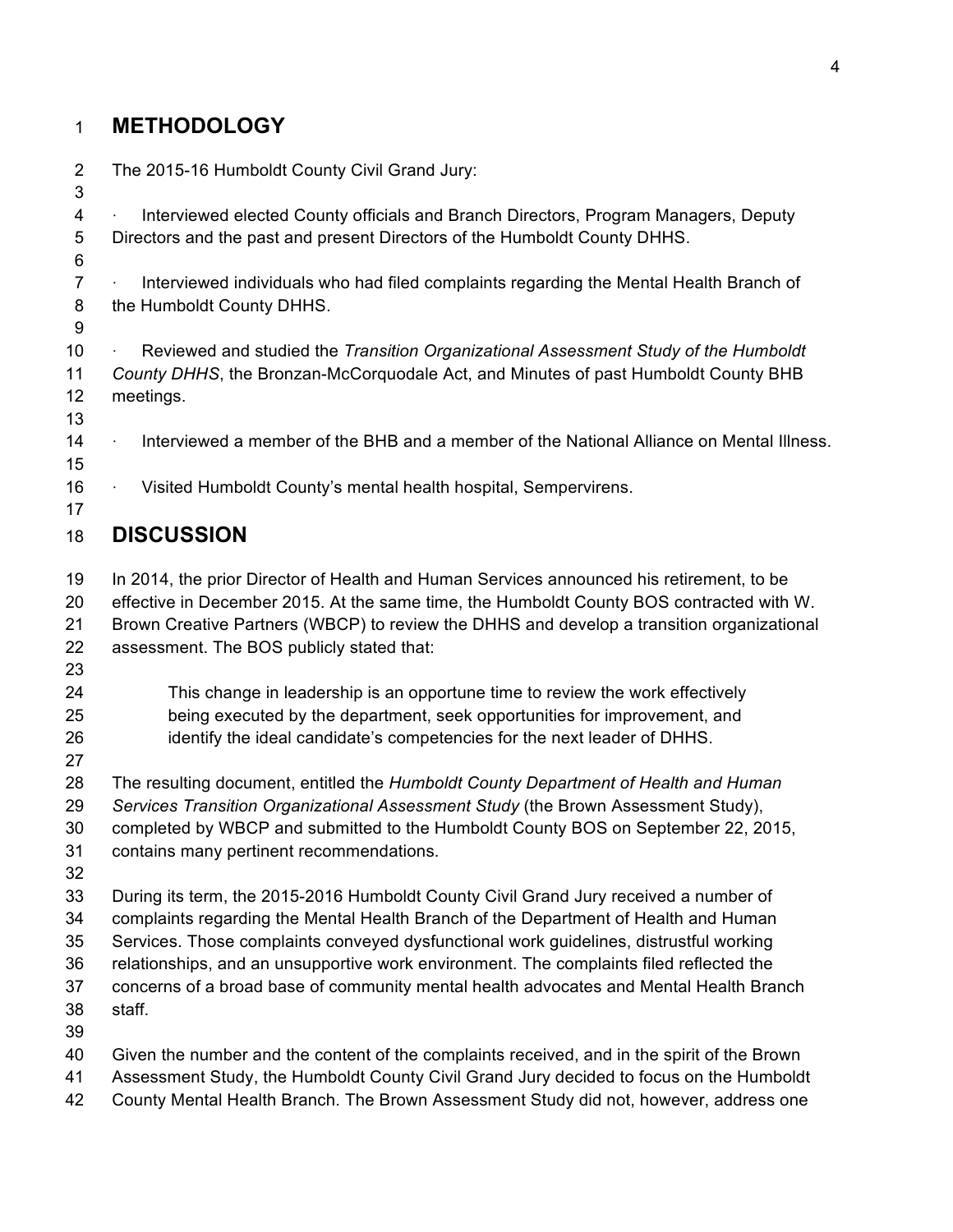Health Board (BHB) could and should have played a "watchdog" role in overseeing and monitoring the Humboldt County mental health system. The HCCGJ decided to focus its investigation on the BHB. **Structure of the Behavioral Health Board:** The Bronzan-McCorquodale Act, landmark legislation that sets guidelines for mental health programs in California, provides that every county mental health board shall: 10 • Ensure 50% of the committee must be either a client or the family member of a client who is receiving mental health care 12 • Reflect the ethnic diversity of the client population of the county · Consist of 10 to 15 members but the BOS may increase the size of the board, when such action is appropriate The current BHB has 15 members. However, the BHB has historically had difficulty retaining members. The BHB membership lacks the ethnic diversity required by statute. In an interview with a BHB member, it was stated that there is no formal process for soliciting members from the community. Currently, BHB members suggest individuals for Board membership, and then forward their recommendations to the BOS for appointment. There is a membership application on the County website, however, outreach beyond that is minimal. The duties of the BHB are substantial. The Humboldt County Civil Grand Jury's investigation found that BHB members are overwhelmed due to the amount of work, particularly in light of the fact that all board members are volunteers. The Bronzan-McCorquodale Act does allow BHB to expand and increase the size of its membership. Doing so might be a viable first step in successfully completing its many important functions. **Activity of the Behavioral Health Board:** The Humboldt County Civil Grand Jury found that the volunteer Board members of the BHB are well-intentioned and well-versed on mental health issues. The BHB holds ten monthly meetings per year as provided by their Bylaws. However, the role of the board members at BHB meetings appears to have been limited to that of spectators, while the upper management of DHHS and the Mental Health Branch staff made numerous presentations. The only action items the HCCGJ ascertained from the previous year's Minutes were housekeeping matters such as approval of the Minutes. There was rarely any discussion among Board members regarding the presentations made. The Board did not proactively engage in making recommendations, advise BOS, or evaluate procedures and programs. The Humboldt County Civil Grand Jury found no evidence that the BHB reviewed, made recommendations, or commented upon the Brown Assessment Study. Under the Bronzan- McCorquodale Act, the BHB is mandated to "review and evaluate the community's mental health needs… and special problems." Yet the Brown Assessment Study clearly described serious and "special problems" within the County's mental health system.

crucial entity. The Humboldt County Civil Grand Jury believes the Humboldt County Behavioral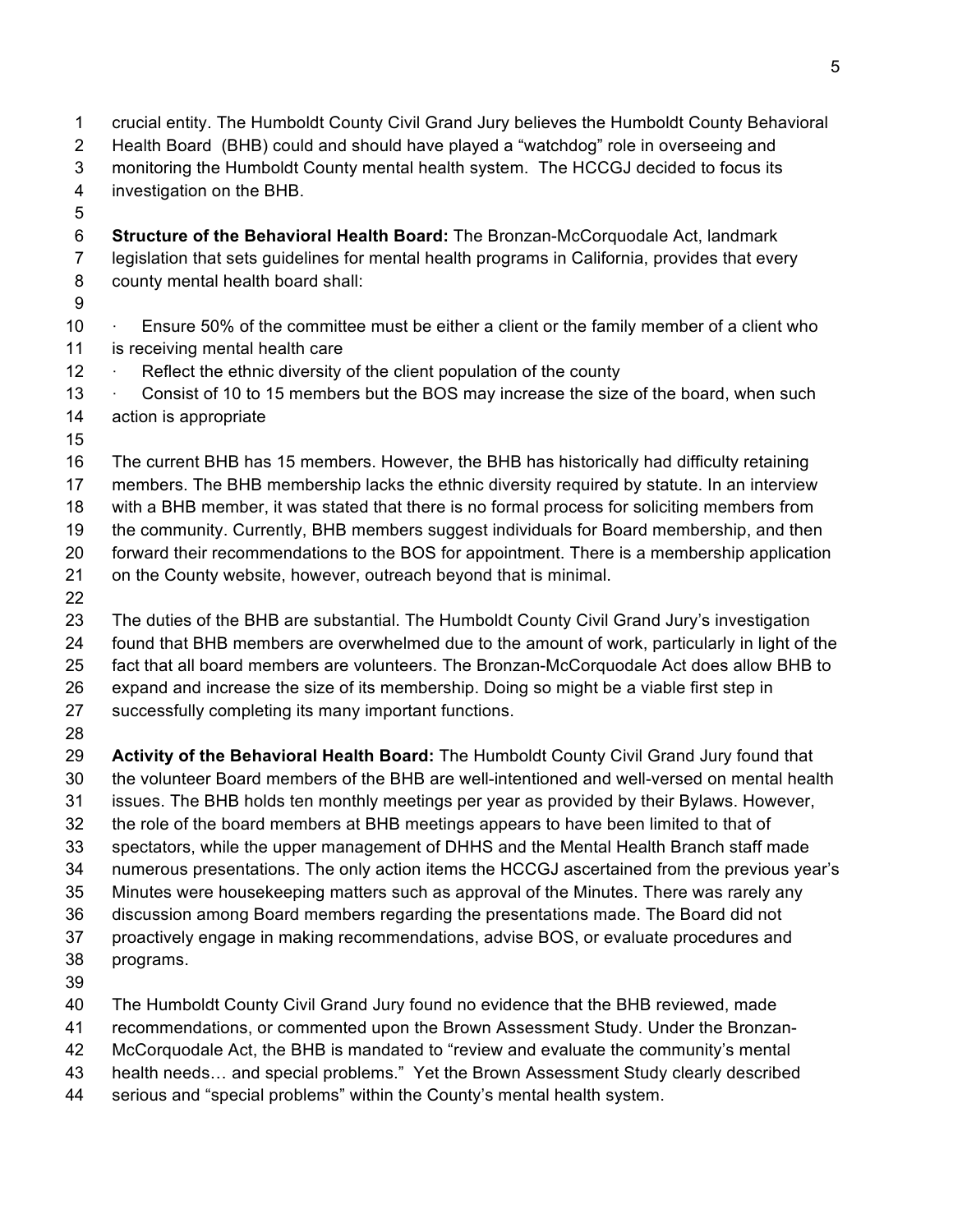| 1              | Furthermore, even with the mass resignation of most of the mental health physicians in 2015, |
|----------------|----------------------------------------------------------------------------------------------|
| 2              | the BHB did nothing; they did not discuss the issue or take any action. Although the BHB is  |
| 3              | charged with advising the BOS about any aspect of the mental health program, the BOS never   |
| 4              | discussed this issue with the BHB. It was noted in the BHB's Minutes that new physicians had |
| 5              | been hired to replace those who had resigned. HCCGJ interviews confirmed that there was no   |
| 6              | discussion of either the Brown Assessment Study or the mass resignation of physicians by the |
| $\overline{7}$ | BHB.                                                                                         |
| 8              |                                                                                              |
| 9              | However, the BHB members do recognize their mandated responsibilities and have               |
| 10             | discussed their shortcomings. At the annual BHB board retreat, held on February 21, 2015,    |
| 11             | the Minutes indicated that Board members knew that:                                          |
| 12             |                                                                                              |
| 13             | The Board's role as written in the current Bylaws is to advise the BOS and                   |
| 14             | Mental Health Director. Another duty is to review facilities and provide input on            |
| 15             | needs in the community. There is also an annual report to the Board of                       |
| 16             | Supervisors.                                                                                 |
| 17             |                                                                                              |
| 18<br>19       | BHB members also discussed options on how the BHB and its Committees could provide more      |
| 20             | input by:                                                                                    |
| 21             | Increasing Board meeting time to two hours                                                   |
| 22             | Meeting later in the day to increase public participation                                    |
| 23             | Advertising the meeting on social media and using radio announcements<br>×                   |
| 24             | Receiving written monthly reports from DHHS staff in advance, so they do not require as      |
| 25             | time during the meetings<br>much                                                             |
| 26             | Connecting with people who need mental health services and how those people are being        |
| 27             | affected by these programs                                                                   |
| 28             | Complying with the Brown Act for the Behavioral Health Board and Committee meetings          |
| 29             | Providing input to the Behavioral Health Board so they can advise the Board of Supervisors   |
| 30             | and the community                                                                            |
| 31             |                                                                                              |
| 32             | This was reiterated at their March 2016 annual retreat when the BHB discussed how they could |
| 33             | become more effective. Some of the suggestions included:                                     |
| 34             |                                                                                              |
| 35             | <b>Establish a Housing Committee</b><br>$\bullet$                                            |
| 36             | Prepare a report every month for the BOS Agenda<br>٠                                         |
| 37             | Develop at least two goals for each committee for the year<br>۰                              |
| 38             | Involve the community<br>×.                                                                  |
| 39             | Increase BHB role and collaboration with other agencies in the community<br>$\bullet$        |
| 40             | Advocate for the mentally ill<br>٠                                                           |
| 41             |                                                                                              |
| 42             | The HCCGJ found that the BHB has identified many solutions to their failure to be more       |
| 43             | proactive, and encourages the BHB to implement the suggestions developed during their 2015   |
| 44             | and 2016 Board retreats.                                                                     |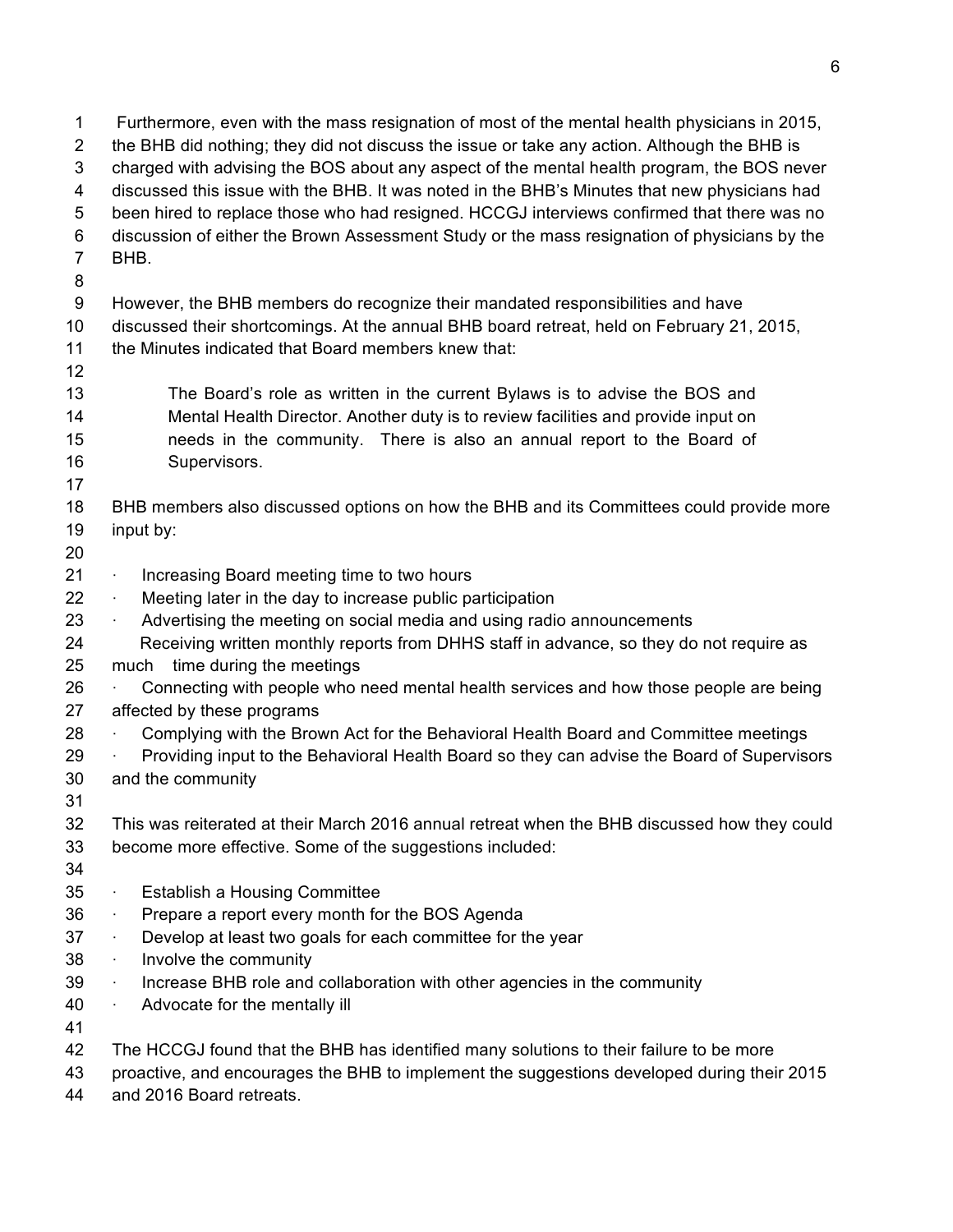**Training for the Behavioral Health Board:** There has not been a consistent comprehensive training program for members of the BHB. One member reported that several years ago, before many of the current members joined the Board, there had been some training focused on the roles and responsibilities of membership. A source reported that attempts by the Board to secure training from an outside agency had not been possible due to financial considerations. One or two Board members have availed themselves of webinars in an attempt to keep current with developments in the mental health field. Another option is to take advantage of free training offered by the California Institute for Behavioral Health Solutions. This organization held a conference on April 2, 2016, entitled "Local Mental Health Boards/Commissions: The Responsibility and Reality: How Does a Mental Health Board Exercise Its Authority?" Not only was the seminar free, transportation reimbursement was provided for one person per county. The HCCGJ could find no evidence that a BHB member participated in this free training. The HCCGJ strongly urges the BHB to

- take advantage of this free training in the future.
- 

**Behavioral Health Board Annual Report:** One of the provisions of the Bronzan-

McCorquodale Act requires that the BHB prepare and submit an annual written report on the

needs and performance of the County's mental health system to the BOS. When the HCCGJ

requested information on the last completed reports, it was learned that reports were

submitted in 2012 and 2013. There is no evidence that the BHB submitted annual written

reports for 2014 or 2015 and there is no evidence that the BOS requested them.

**Relationship between the Humboldt County Board of Supervisors and the Behavioral** 

**Health Board:** The Bronzan-McCorquodale Act clearly states that BHB members are

appointed by, and report to, the Board of Supervisors. Each term the BOS appoints one

Supervisor as an advisor to the Behavioral Health Board, with another Supervisor appointed

to serve as an alternate advisor. Yet the Humboldt County Civil Grand Jury's investigation

revealed a continuing pattern of no formal communication between the BOS and BHB.

 The only evidence the HCCGJ could find of the BHB making a presentation to the BOS was on April 5, 2016, when the Chair of the BHB along with the Mental Health Branch made a presentation to the BOS regarding Laura's Law. This law allows counties to permit court- ordered assisted outpatient treatment for those with serious mental health issues. In addition, the HCCGJ investigation found that the BOS did not seek the advice of their own advisory board, i.e. BHB, regarding the Brown Assessment Study or the mass resignations of physicians from the Mental Health Branch.

- 
- 
- 
- 
- 
-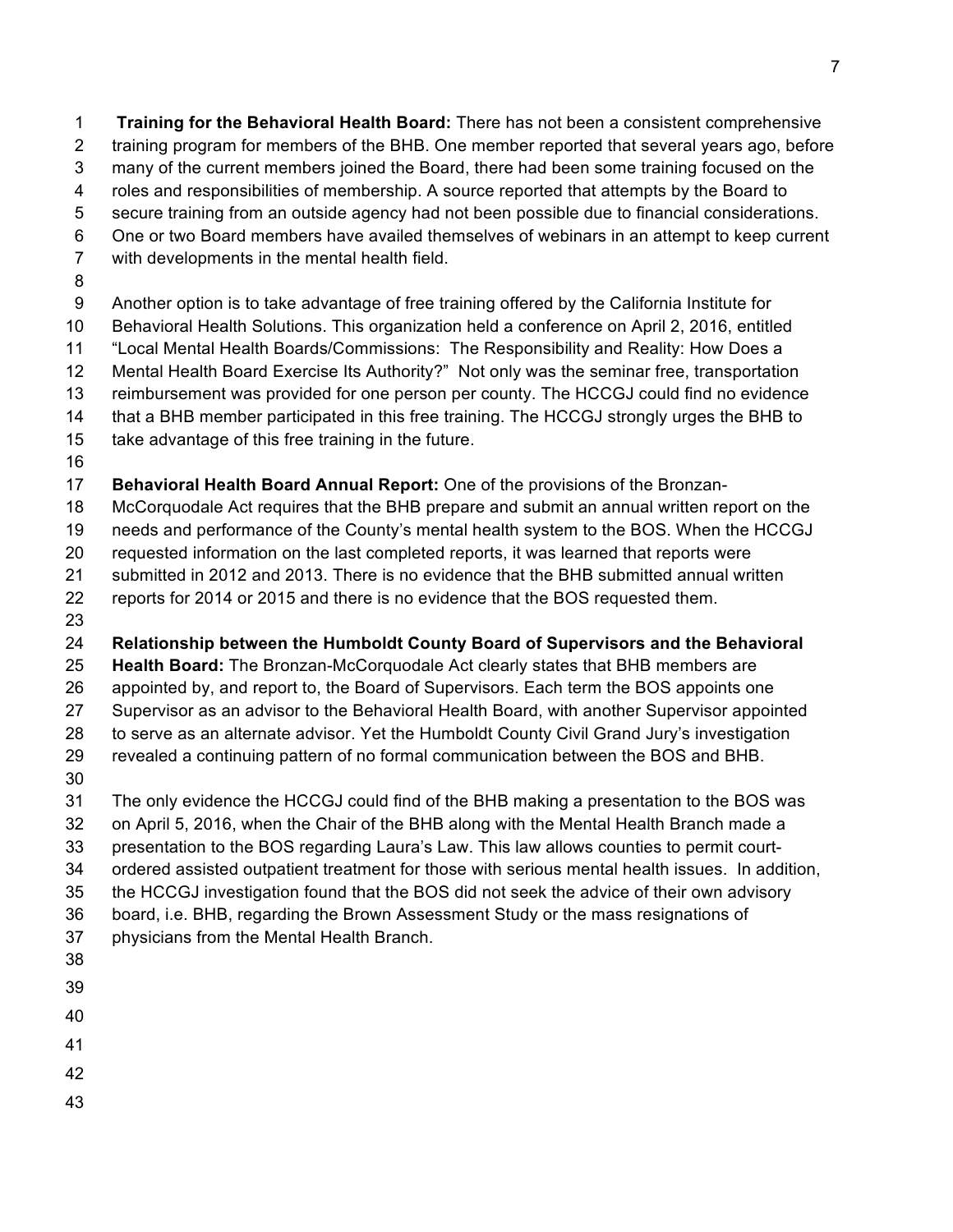#### **FINDINGS**

 **F1**. The Humboldt County Behavioral Health Board does not adequately serve the Mental Health Branch of the Department of Health and Human Services, the Humboldt County Board of Supervisors, nor the citizens of Humboldt County. **F2**. The Humboldt County Board of Supervisors provides little or no direction, specific goals, or training to the Humboldt County Behavioral Health Board. **F3**. The Humboldt County Behavioral Health Board failed to submit written annual reports to the Humboldt County Board of Supervisors for the years 2014 and 2015. **F4.** There is little evidence of communication between the Humboldt County Board of Supervisors and the Humboldt County Behavioral Health Board. **F5**. The Humboldt County Board of Supervisors failed to include the Humboldt County Behavioral Health Board in discussions regarding the County mental health system. **F6**. The Humboldt County Behavioral Health Board assumed little or no responsibility for investigating issues of concern regarding the County's mental health system. **F7**. The Humboldt County Behavioral Health Board Minutes in the past year reflect no formal actions taken to advocate for the mentally ill in Humboldt County. **RECOMMENDATIONS R1.** The Humboldt County Civil Grand Jury recommends that the Humboldt County Behavioral Health Board submit its past due annual reports to the Humboldt County Board of Supervisors, and thereafter submit, in a timely manner, its required annual reports. **F3 R2.** The Humboldt County Civil Grand Jury recommends that the Humboldt County Behavioral Health Board expand its membership, as allowed by State law, so it can more proactively serve the interests of Humboldt County. **F1 R3.** The Humboldt County Civil Grand Jury recommends that the Humboldt County Behavioral Health Board study and then proceed to proactively carry out the requirements of the Bronzan-McCorquodale Act. **F1, F3, F6, F7 R4.** The Humboldt County Civil Grand Jury recommends that the Humboldt County Board of Supervisors monitor the performance of the Behavioral Health Board by requiring periodic reports throughout the year. **F1, F2, F3, F4, F5**